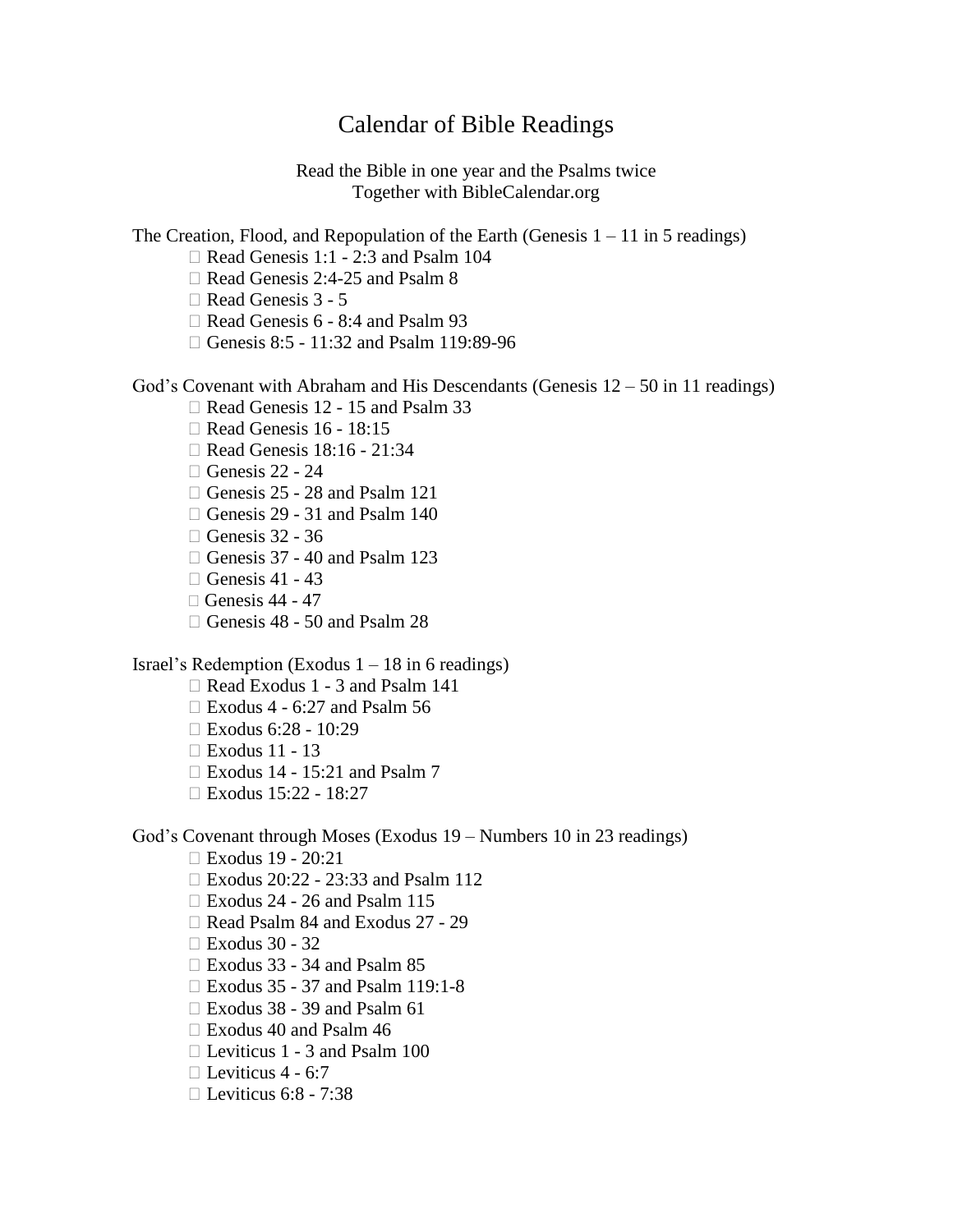Leviticus 8 - 10

- Read Psalm 99 and Leviticus 11 12
- Leviticus 13 14
- □ Leviticus 15 16 and Psalm 130
- $\Box$  Leviticus 17 19
- □ Leviticus 20 22 and Psalm 134
- □ Leviticus 23 25 and Psalm 54
- $\Box$  Leviticus 26 27 and Psalm 65
- $\Box$  Numbers 1 4
- $\Box$  Numbers 5 7
- □ Numbers 8 10 and Psalm 119:105-112

Preparation and Entrance into the Promised Land (Numbers 11 – Joshua in 30 readings)

- $\Box$  Numbers 11 12
- Numbers 13 14 and Psalm 81
- Read Psalm 95 and Numbers 15 17
- $\Box$  Numbers 18 20
- $\Box$  Numbers 21 and Psalm 66
- $\Box$  Numbers 22 24
- $\Box$  Numbers 25 27 and Psalm 42
- $\Box$  Numbers 28 30
- $\Box$  Numbers 31 33
- $\Box$  Numbers 34 36
- □ Deuteronomy 1 3 and Psalm 136
- □ Deuteronomy 4 6 and Psalm 19
- □ Deuteronomy 7 8 and Psalm 101
- $\Box$  Deuteronomy 9 11
- □ Deuteronomy 12 14 and Psalm 135
- Deuteronomy 15 18
- □ Deuteronomy 19 21 and Psalm 64
- $\Box$  Deuteronomy 22 24:7
- □ Deuteronomy 24:8 26:19
- □ Deuteronomy 27 28 and Psalm 1
- □ Deuteronomy 29 31:13 and Psalm 90
- $\Box$  Deuteronomy 31:14 32:47
- □ Deuteronomy 32:48 34:12
- $\Box$  Joshua 1 4 and Psalm 114
- Joshua 5 6 and Psalm 149
- $\Box$  Joshua 7 8
- □ Joshua 9 12 and Psalm 119:65-72
- $\Box$  Joshua 13 17 and Psalm 47
- Joshua 18 21
- $\Box$  Joshua 22 24 and Psalm 9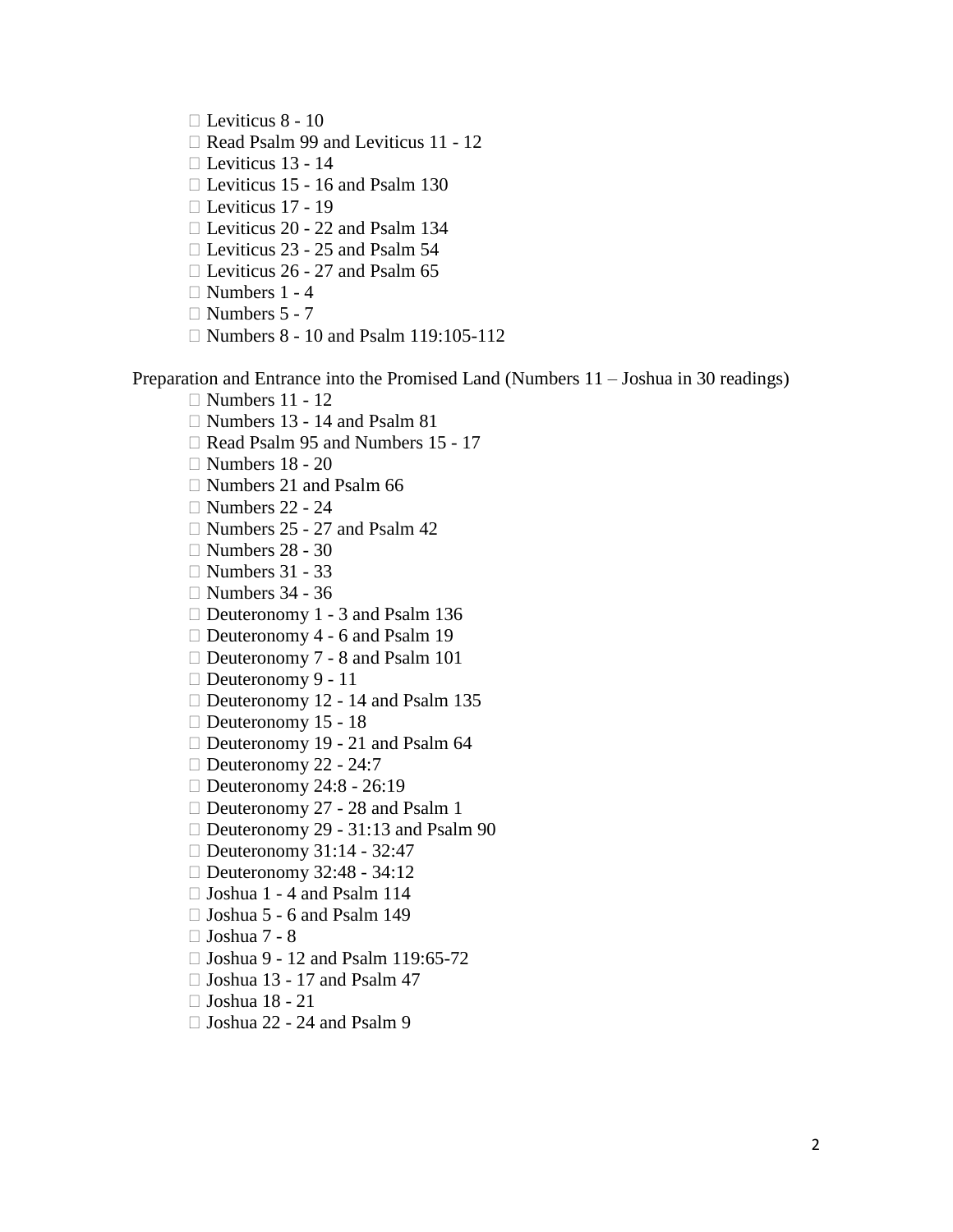The Cycle of Spiritual Decline (Judges in 7 readings)

- $\Box$  Judges 1 3 and Psalm 78
- $\Box$  Judges 4 5 and Psalm 83
- $\Box$  Psalm 13 and Judges 6 8
- $\Box$  Judges 9 12 and Psalm 70
- □ Judges 13 16 and Psalm 119:57-64
- Judges 17 19
- $\Box$  Judges 20 21 and Psalm 106

The Establishment and Glory of the House of David (Ruth – 1 Kings 10 in 23 readings)

- $\Box$  Ruth 1 4 and Psalm 20
- $\Box$  1 Samuel 1 2 and Psalm 138
- $\Box$  1 Samuel 3 4
- $\Box$  1 Samuel 5 8
- $\Box$  1 Samuel 9 12
- $\Box$  1 Samuel 13 15
- $\Box$  1 Samuel 16 18 and Psalm 59
- □ 1 Samuel 19 22 and Psalm 52
- $\Box$  1 Samuel 23 25 and Psalm 142
- $\Box$  1 Samuel 26 28 and Psalm 5
- □ 1 Samuel 29 31 and Psalm 143
- $\Box$  2 Samuel 1 4
- □ 2 Samuel 5 7 and Psalm 2
- Psalm 18 y 2 Samuel 8 10
- □ 2 Samuel 11 13 and Psalm 51
- $\Box$  2 Samuel 14 16 and Psalm 3
- 2 Samuel 17 20
- □ 2 Samuel 21 24
- $\Box$  1 Kings 1 3 and Psalm 25
- $\Box$  1 Kings 4 5 and Psalm 72
- $\Box$  1 Kings 6 7 and Psalm 48
- $\Box$  1 Kings 8 and Psalm 144
- □ 1 Kings 9 10 and Psalm 122

From the Division of the Kingdom through the Exile  $(1 \text{ Kings } 11 - 2 \text{ Kings in } 11 \text{ readings})$ 

- $\Box$  1 Kings 11 14
- □ 1 Kings 15 17
- $\Box$  1 Kings 18 19
- $\Box$  1 Kings 20 22
- $\Box$  2 Kings 1 4
- $\Box$  2 Kings 5 8:15
- 2 Kings 8:16 12:33 and Psalm 36
- 2 Kings 13 16
- 2 Kings 17 20 and Psalm 108
- □ 2 R. 21 23:27 and Psalm 119:169-176
- 2 Kings 23:28 25:30 and Psalm 53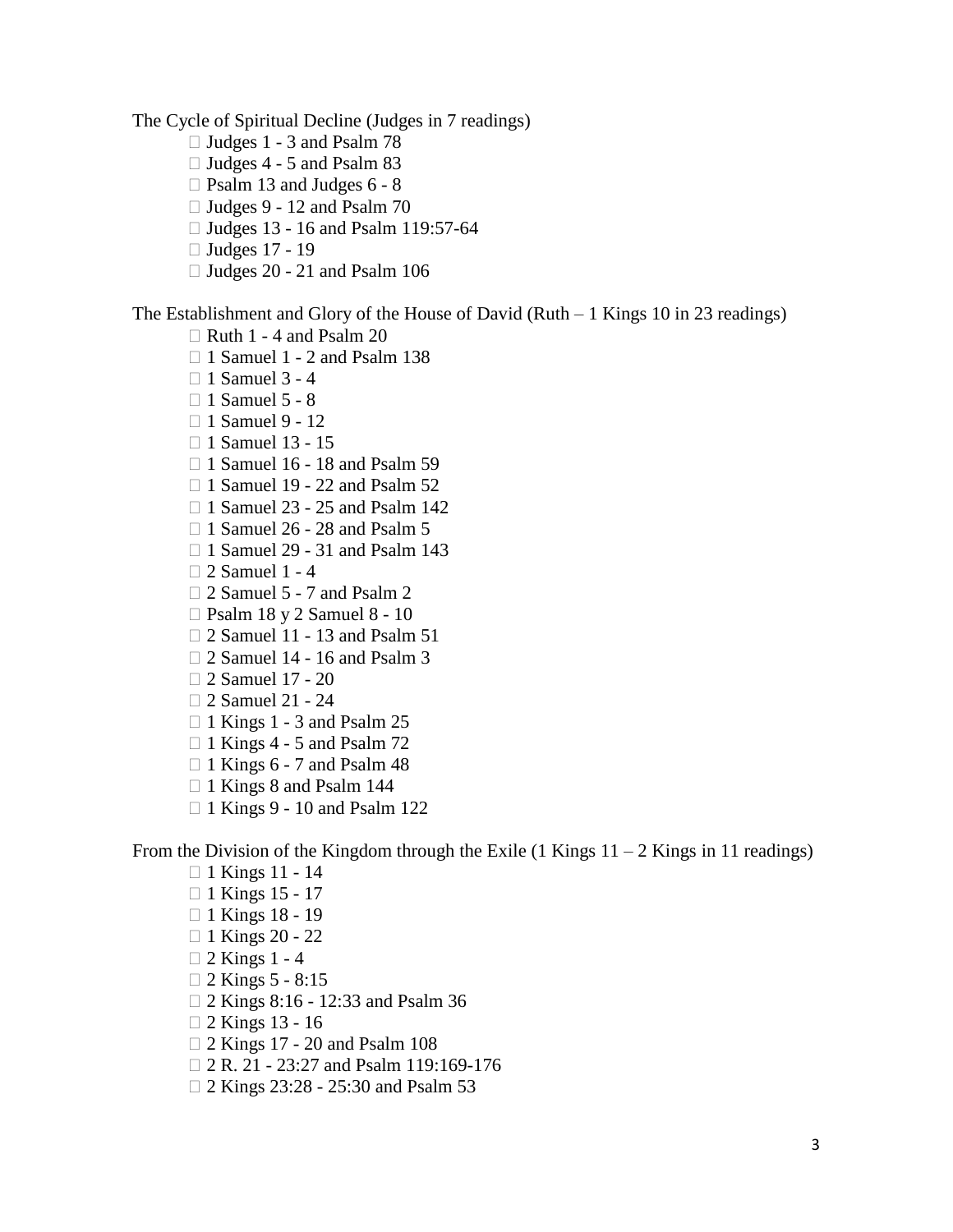History according to the Levites (1 Chronicles – 2 Chronicles in 19 readings)

- □ 1 Chronicles 1 4 and Psalm 105
- □ 1 Chronicles 5 8 and Psalm 107
- $\Box$  1 Chronicles 9 12
- □ 1 Chronicles 13 17
- $\Box$  1 Chronicles 18 20 and Psalm 60
- □ 1 Chronicles 21 22 and Psalm 118
- $\Box$  1 Chronicles 23 26 and Psalm 150
- $\Box$  1 Chronicles 27 29 and Psalm 132
- $\Box$  2 Chronicles 1 5:1
- □ 2 Chronicles 5:2 7:22 and Psalm 97
- □ 2 Chronicles 8 10 and Psalm 125
- □ 2 Chronicles 11 13
- □ 2 Chronicles 14 16
- □ 2 Chronicles 17 19
- □ Psalm 92 and 2 Chronicles 20 23
- □ 2 Chronicles 24 27
- □ 2 Cr. 28 31 and Psalm 119:49-56
- □ 2 Chronicles 32 34 and Psalm 37
- □ 2 Chronicles 35 36 and Psalm 44

From the Exile on (Ezra – Esther in 12 readings)

- $\Box$  Ezra 1 3
- $\Box$  Ezra 4 6
- Ezra 7 8
- $\Box$  Ezra 9 10
- □ Psalm 79 and Nehemiah 1 3
- Nehemiah 4 6 and Psalm 80
- Nehemiah 7 8
- $\Box$  Nehemiah 9 10
- □ Nehemiah 11 13 and Psalm 119:17-24
- $\Box$  Esther 1 4
- $\Box$  Esther 5 7
- Esther 8 10 and Psalm 34

The Wise Instruct Israel (Job – Song of Songs minus the Psalms in 27 readings)

- $\Box$  Job 1 3 and Psalm 88
- $\Box$  Job 4 7  $\Box$  Job 8 - 10  $\Box$  Job 11 - 14 and Psalm 6  $\Box$  Job 15 - 19  $\Box$  Job 20 - 24  $\Box$  Job 25 - 28 Job 29 - 31 and Psalm 17
- $\Box$  Psalm 41 and Job 32 34
- 
- $\Box$  Job 35 37
- $\Box$  Job 38 39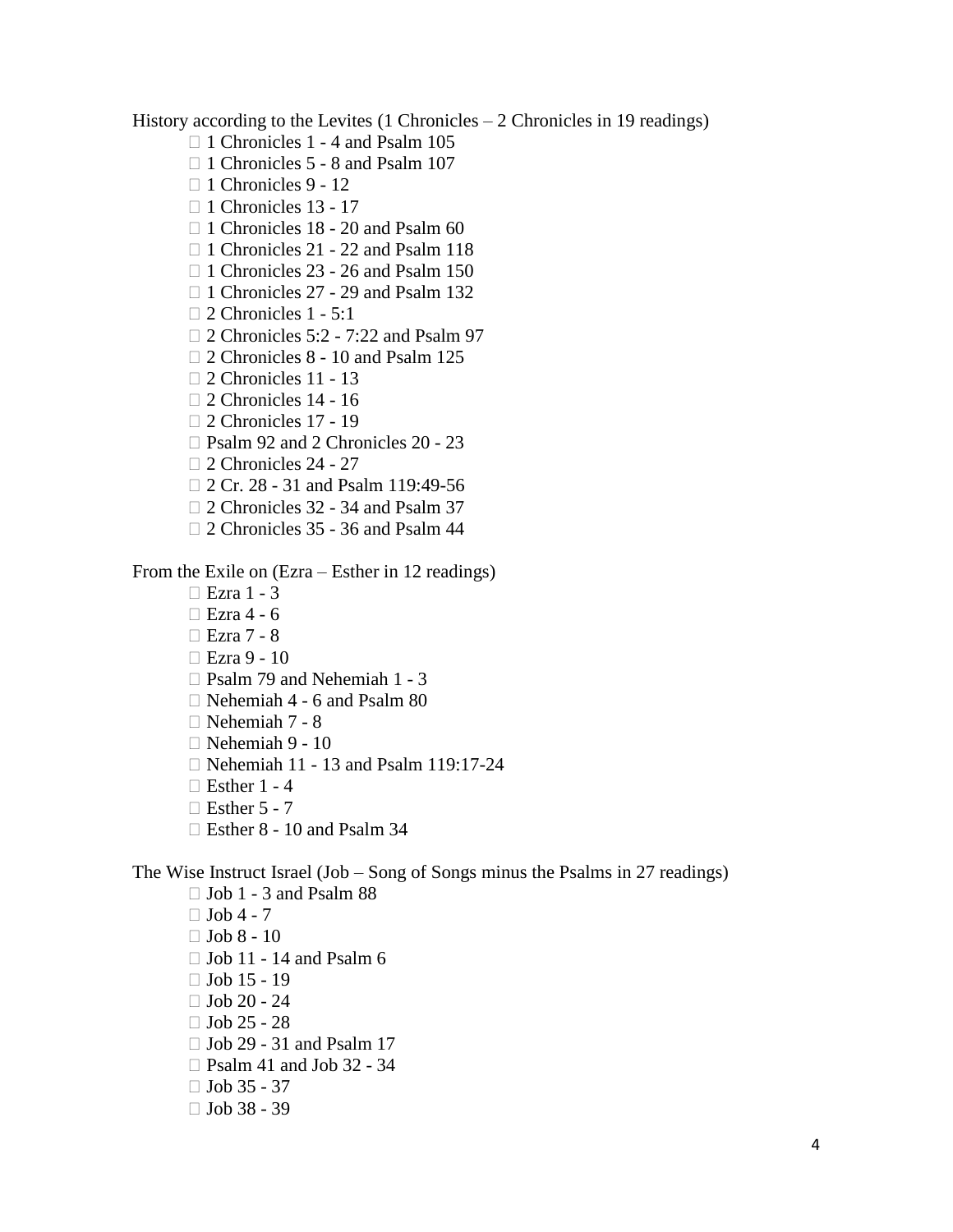$\Box$  Job 40 - 42 and Psalm 111

- □ Psalm 119:129-136 and Proverbs 1 3
- $\Box$  Proverbs 4 7
- $\Box$  Proverbs 8 10
- □ Proverbs 11 13
- $\Box$  Proverbs 14 16
- □ Proverbs 17 20
- $\Box$  Proverbs 21 23
- $\Box$  Proverbs 24 27
- □ Proverbs 28 31
- $\Box$  Ecclesiastes 1 4
- □ Psalm 39 and Ecclesiastes 5 8
- □ Ecclesiastes 9 12
- $\Box$  Song of Songs 1 3:5
- $\Box$  Song of Songs 3:6 5:1
- $\Box$  Song of Songs 5:2 8:14

## Isaiah prophesies to Israel and the World (Isaiah in 20 readings)

- $\Box$  Psalm 124 and Isaiah 1 4
- $\Box$  Isaiah 5 6
- $\Box$  Isaiah 7 9:7
- $\Box$  Isaiah 9:8 12:6
- $\Box$  Isaiah 13 14:27
- $\Box$  Isaiah 14:28 20:6
- $\Box$  Isaiah 21 23
- $\Box$  Isaiah 24 27
- $\Box$  Isaiah 28 30
- $\Box$  Isaiah 31 35
- $\Box$  Isaiah 36 39 and Psalm 71
- $\Box$  Isaiah 40 44:5
- $\Box$  Isaiah 44:6 46:13 and Psalm 82
- $\Box$  Isaiah 47 48 and Psalm 73
- $\Box$  Isaiah 49 52:12 and Psalm 91
- $\Box$  Isaiah 52:13 53:12
- $\Box$  Isaiah 54 57 and Psalm 27
- $\Box$  Isaiah 58 60
- $\Box$  Isaiah 61 64
- $\Box$  Isaiah 65 66 and Psalm 24

God Cries Out to the Generation of Jerusalem's destruction and exile (Jeremiah – Daniel in 39 readings)

- $\Box$  Jeremiah 1 4:4 and Psalm 119:73-80
- $\Box$  Jeremiah 4:5 6:30
- Jeremiah 7 9
- $\Box$  Jeremiah 10 12
- $\Box$  Jeremiah 13 15 and Psalm 40
- Jeremiah 16 18 and Psalm 38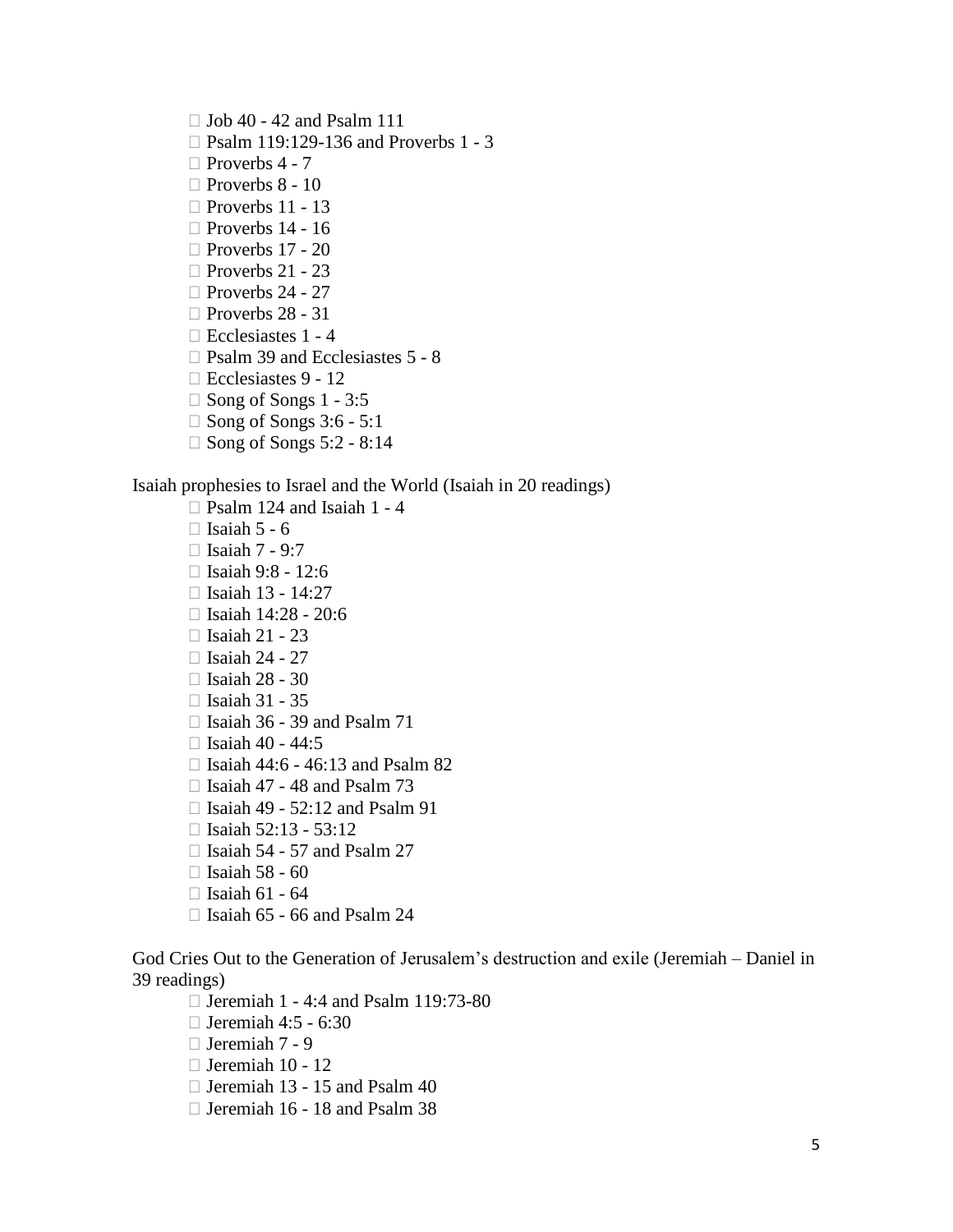- Jeremiah 19 20 and Psalm 102
- $\Box$  Jeremiah 21 23:8
- $\Box$  Jeremiah 23:9 26:24 and Psalm 120
- $\Box$  Jeremiah 27 30
- $\Box$  Jeremiah 31 33
- Jeremiah 34 36 and Psalm 35
- □ Jeremiah 37 39 and Psalm 69
- $\Box$  Jeremiah 40 43
- $\Box$  Jeremiah 44 46
- $\Box$  Jeremiah 47 49
- $\Box$  Psalm 137 and Jeremiah 50 51
- $\Box$  Psalm 89 and Jeremiah 52
- $\Box$  Lamentations 1 2
- $\Box$  Lamentations 3 5
- □ Ezekiel 1 3 and Psalm 29
- $\Box$  Ezekiel 4 7
- Ezekiel 8 11 and Psalm 11
- Ezekiel 12 14 and Psalm 14
- Ezekiel 15 17
- Ezekiel 18 21 and Psalm 58
- Ezekiel 22 24
- Ezekiel 25 28
- Ezekiel 29 32
- Ezekiel 33 35
- $\Box$  Ezekiel 36 37 and Psalm 147
- Ezekiel 38 39
- □ Psalm 74 and Ezekiel 40 42
- Ezekiel 43 45 and Psalm 116
- □ Ezekiel 46 48 and Psalm 98
- □ Daniel 1 3 and Psalm 15
- $\Box$  Daniel 4 6 and Psalm 57
- □ Daniel 7 9 and Psalm 126
- □ Daniel 10 12

The Minor Prophets (Hosea – Malachi in 20 readings)

- □ Hosea 1 3
- $\Box$  Hosea 4 7
- Hosea 8 11:11
- $\Box$  Hosea 11:12 14:9
- $\Box$  Joel 1 3
- $\Box$  Amos 1 4 and Psalm 12
- $\Box$  Amos 5 9
- Psalm 109 and Obadiah
- $\Box$  Jonah 1 4
- $\Box$  Micah 1 4 and Psalm 94
- $\Box$  Micah 5 7 and Psalm 43
- Nahum 1 3 and Psalm 129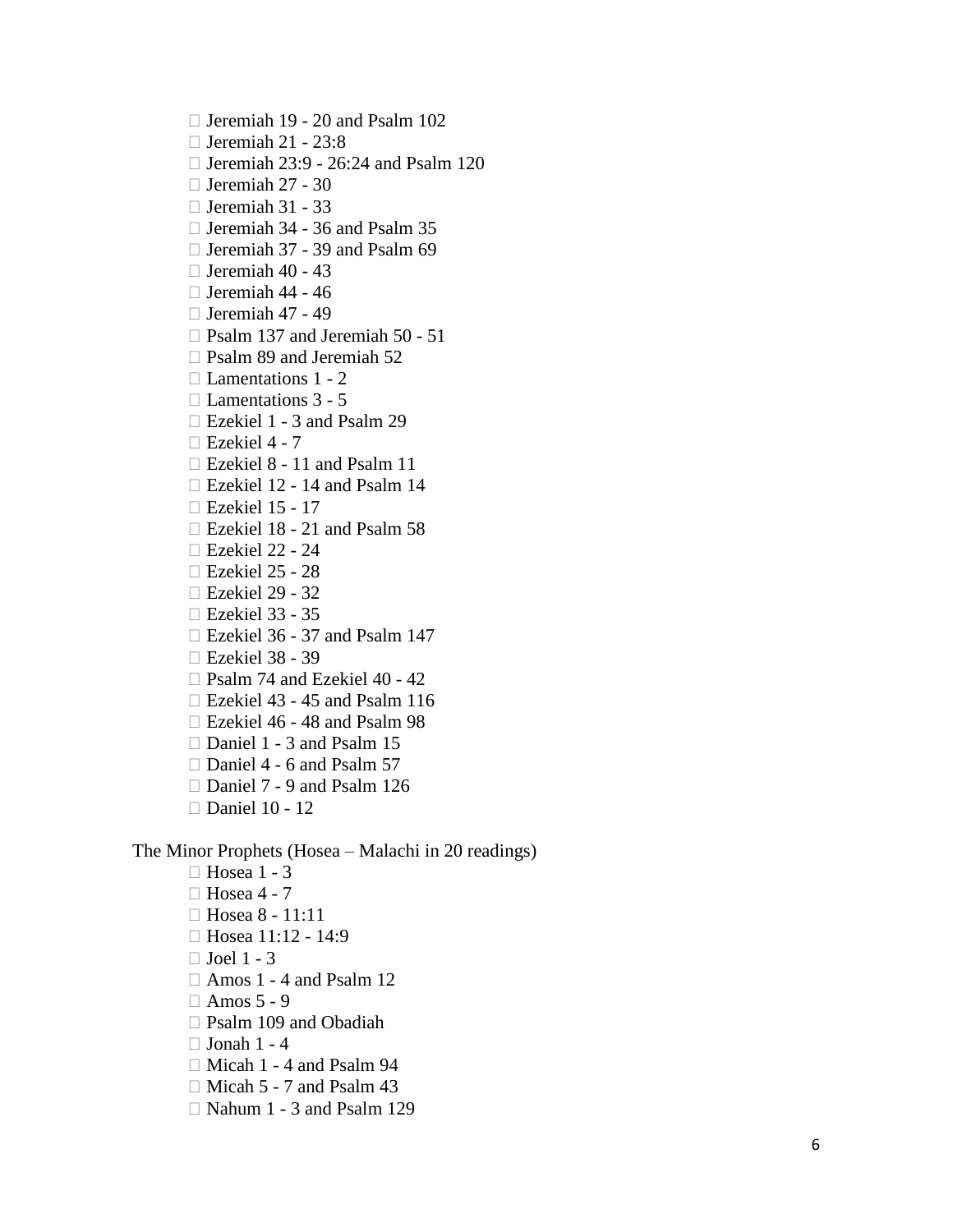- Psalm 10 and Habakkuk 1 3
- Zephaniah 1 3
- $\Box$  Haggai 1 2 and Psalm 77
- Zechriah 1 6
- Zechriah 7 8
- Zechriah 9 11
- Zechriah 12 14
- $\Box$  Malachi 1 4 and Psalm 31

The Gospels of the Life, the Death, and the Resurrection of Jesus Christ (Matthew – John in 32 readings)

- $\Box$  Matthew 1 4 and Psalm 96
- $\Box$  Matthew 5 7
- $\Box$  Matthew 8 10
- $\Box$  Matthew 11 13
- $\Box$  Matthew 14 17
- $\Box$  Matthew 18 20
- $\Box$  Matthew 21 23
- $\Box$  Matthew 24 25
- $\Box$  Matthew 26 27 and Psalm 22
- $\Box$  Matthew 28 and Psalm 21
- $\Box$  Mark 1 3
- □ Mark 4 7 and Psalm 119:145-152
- $\Box$  Mark 8 10
- Mark 11 13 and Psalm 75
- Mark 14 16 and Psalm 145
- □ Luke 1 2 and Psalm 113
- $\Box$  Luke 3 4 and Psalm 146
- $\Box$  Luke 5 7 and Psalm 30
- □ Luke 8 9 and Psalm 119:153-160
- □ Luke 10 12
- □ Luke 13 15
- Luke 16 19:27
- □ Luke  $19:28 21:38$
- $\Box$  Luke 22 23 and Psalm 55
- □ Luke 24 and Psalm 117
- $\Box$  John 1 3
- $\Box$  John 4 6
- □ Psalm 63; John 7 9 and Psalm 119:41-48
- $\Box$  Psalm 23 and John 10 12
- □ Psalm 119:137-144 and John 13 16
- $\Box$  John 17 19
- $\Box$  John 20 21 and Psalm 148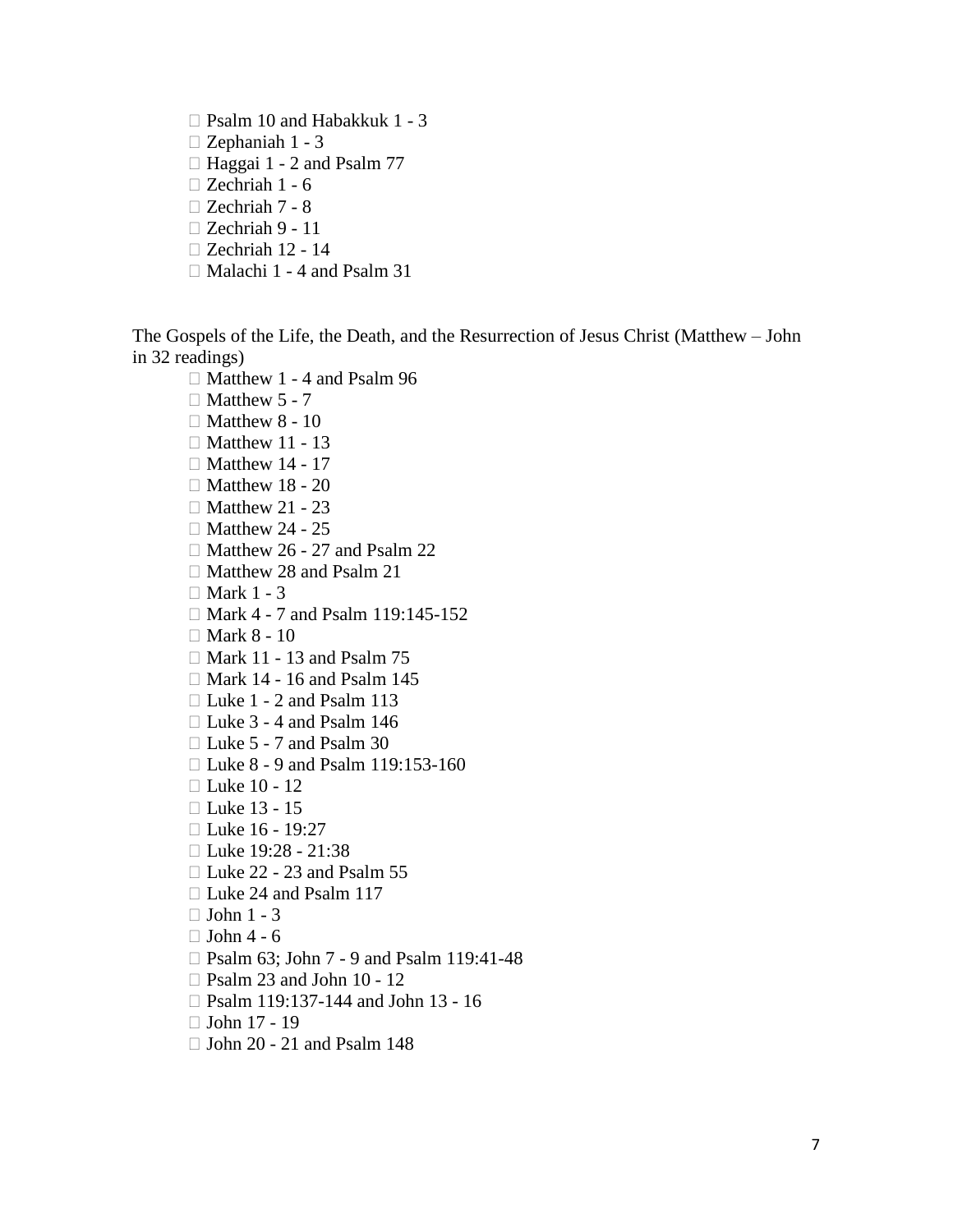The Proclamation of the Gospel to the Ends of the Earth (Acts in 9 readings)

- Acts 1 4:31 and Psalm 16
- □ Psalm 49 and Acts 4:32 7:60
- $\Box$  Psalm 87 and Acts 8 10
- $\Box$  Acts 11 14 and Psalm 67
- $\Box$  Acts 15 18
- $\Box$  Acts 19 20
- $\Box$  Acts 21 23 and Psalm 86
- $\Box$  Acts 24 26
- Acts 27 28 and Psalm 119:81-88

Paul announces the Gospel to the Churches (Romans – Philemon in 28 readings)

- $\Box$  Romans 1 3
- $\Box$  Romans 4 6 and Psalm 32
- Romans 7 8
- Romans 9 11
- Romans 12 16
- □ 1 Corinthians 1 3 and Psalm 131
- $\Box$  1 Corinthians 4 6:11 and Psalm 50
- $\Box$  1 Corinthians 6:12 9:27
- □ 1 Corinthians 10 13 and Psalm 133
- $\Box$  1 Corinthians 14 16
- □ 2 Corinthians 1 4 and Psalm 119:121-128
- $\Box$  2 Corinthians 5 9
- $\Box$  2 Corinthians 10 13
- $\Box$  Galatians 1 4
- □ Galatians 5 6 and Psalm 119:113-120
- $\Box$  Ephesians 1 3 and Psalm 139
- □ Ephesians 4 6 and Psalm 119:161-168
- $\Box$  Philippians 1 2
- $\Box$  Philippians 3 4
- $\Box$  Colossians 1 4
- $\Box$  1 Thessalonians 1 3
- $\Box$  1 Thessalonians 4 5
- $\Box$  2 Thessalonians 1 3
- $\Box$  1 Timothy 1 3 and Psalm 127
- $\Box$  1 Timothy 4 6 and Psalm 119:97-104
- □ 2 Timothy 1 2 and Psalm 119:9-16
- □ 2 Timothy 3 4 and Psalm 4
- $\Box$  Titus 1 3 and Philemon

The Churches Are Encouraged to Persevere (Hebrews – Jude in 12 readings)

- □ Psalm 103 and Hebrews 1 3
- $\Box$  Hebrews 4 6:12 and Psalm 110
- $\Box$  Hebrews 6:13 9:28
- $\Box$  Hebrews 10 12
- □ Hebrews 13; James 1 2 and Psalm 26